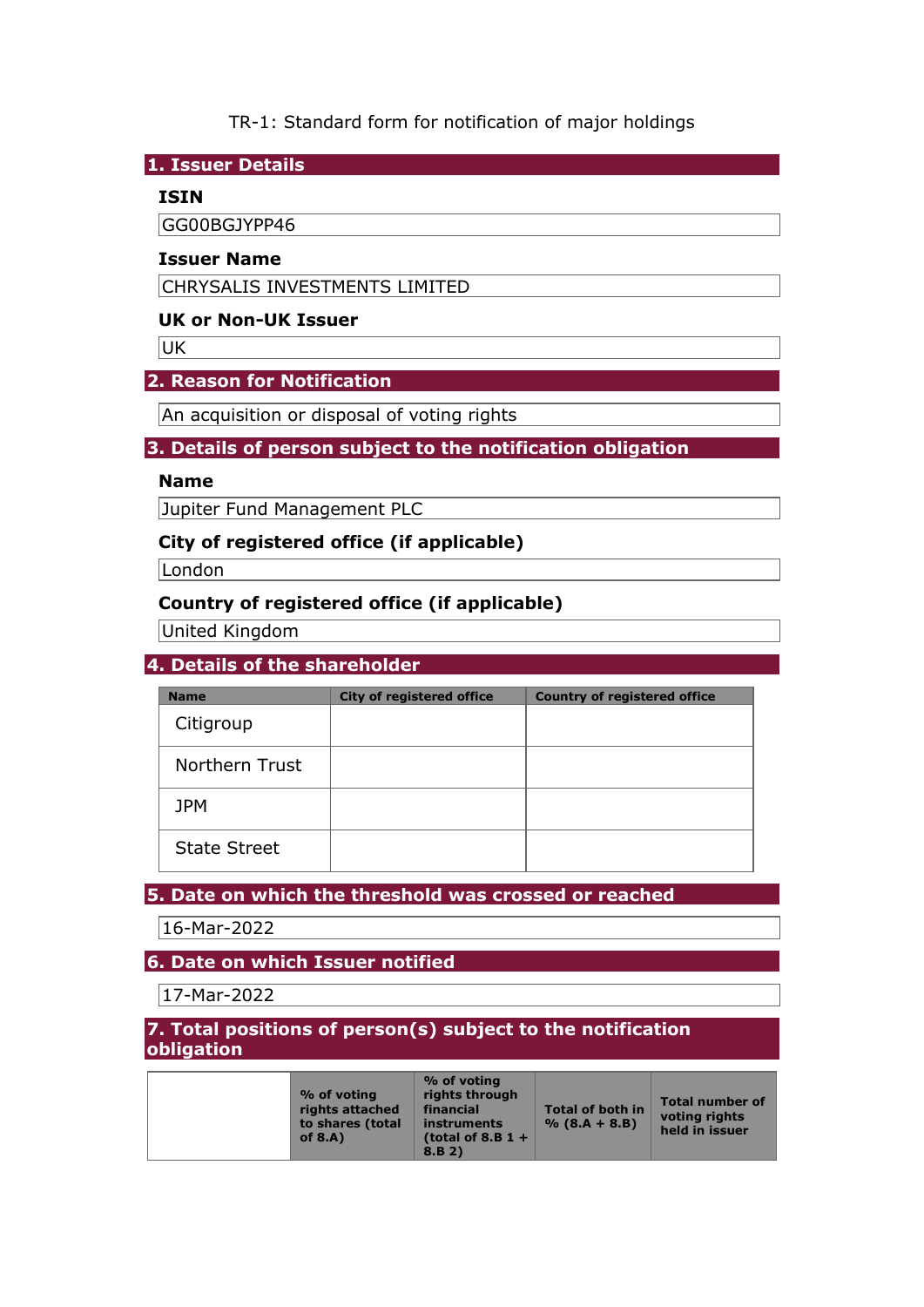| Resulting<br>situation on<br>the date on<br>which<br>threshold was<br>crossed or<br>reached | 22.840000 | 0.000000 | 22.840000 | 135964513 |
|---------------------------------------------------------------------------------------------|-----------|----------|-----------|-----------|
| Position of<br>previous<br>notification (if<br>applicable)                                  | 23,230000 | 0.000000 | 23,230000 |           |

### **8. Notified details of the resulting situation on the date on which the threshold was crossed or reached**

### **8A. Voting rights attached to shares**

| <b>Class/Type of</b><br>shares ISIN<br>code(if possible) | Number of<br>direct voting<br>rights $(DTR5.1)$ (DTR5.2.1) | Number of indirect<br>voting rights | % of direct<br>voting rights<br>(DTR5.1) | % of indirect voting<br>rights (DTR5.2.1) |
|----------------------------------------------------------|------------------------------------------------------------|-------------------------------------|------------------------------------------|-------------------------------------------|
| GG00BGJYPP46                                             |                                                            | 135964513                           |                                          | 22.840000                                 |
| Sub Total 8.A                                            | 135964513                                                  |                                     | 22.840000%                               |                                           |

#### **8B1. Financial Instruments according to (DTR5.3.1R.(1) (a))**

| <b>Type of financial</b><br>instrument | date | period | Number of voting rights that<br><b>Expiration Exercise/conversion <math>\vert</math> may be acquired if the</b><br>instrument is<br>exercised/converted | $%$ of<br>voting<br>rights |
|----------------------------------------|------|--------|---------------------------------------------------------------------------------------------------------------------------------------------------------|----------------------------|
| Sub Total 8.B1                         |      |        |                                                                                                                                                         |                            |

### **8B2. Financial Instruments with similar economic effect according to (DTR5.3.1R.(1) (b))**

| <b>Type of</b><br>financial<br>instrument | <b>Expiration</b><br>date | $\mathsf{Exercise}/\mathsf{conversion}$<br>period | <b>Physical or cash</b><br>settlement | Number of<br>voting rights | $\%$ of<br>votina<br>riahts |
|-------------------------------------------|---------------------------|---------------------------------------------------|---------------------------------------|----------------------------|-----------------------------|
| Sub Total 8.B2                            |                           |                                                   |                                       |                            |                             |

#### **9. Information in relation to the person subject to the notification obligation**

2. Full chain of controlled undertakings through which the voting rights and/or the financial instruments are effectively held starting with the ultimate controlling natural person or legal entities (please add additional rows as necessary)

| rights if it equals financial Total of both if it<br>or is higher than instruments if it equals or is higher<br>Ultimate<br>Name of controlled<br>controlling person undertaking<br>the notifiable<br>threshold | $\%$ of voting<br>rights through<br>higher than the threshold<br>notifiable<br>threshold | equals or is than the notifiable |
|-----------------------------------------------------------------------------------------------------------------------------------------------------------------------------------------------------------------|------------------------------------------------------------------------------------------|----------------------------------|
|-----------------------------------------------------------------------------------------------------------------------------------------------------------------------------------------------------------------|------------------------------------------------------------------------------------------|----------------------------------|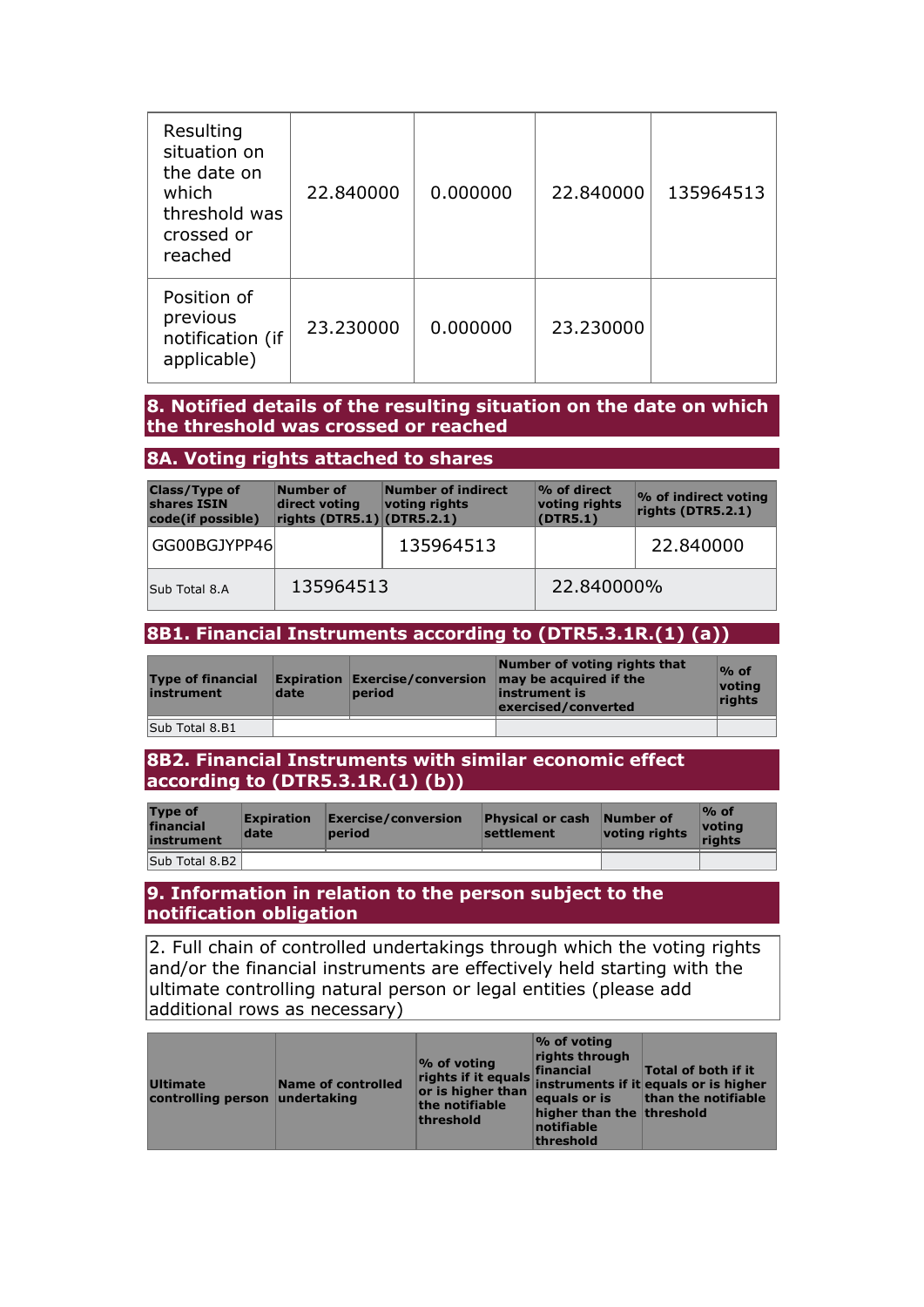| Jupiter Fund<br>Management<br>Plc (Chain<br>1) |                                                             | 0.000000 | 0.000000 | 0.000000% |
|------------------------------------------------|-------------------------------------------------------------|----------|----------|-----------|
| Jupiter Fund<br>Management<br>Plc (Chain<br>1) | Jupiter Fund<br>Management<br><b>Group Limited</b>          | 0.000000 | 0.000000 | 0.000000% |
| Jupiter Fund<br>Management<br>Plc (Chain<br>1) | Jupiter Asset<br>Management<br><b>Group Limited</b>         | 0.000000 | 0.000000 | 0.000000% |
| Jupiter Fund<br>Management<br>Plc (Chain<br>1) | Knightsbridge<br>Asset<br>Management<br>Limited             | 0.000000 | 0.000000 | 0.000000% |
| Jupiter Fund<br>Management<br>Plc (Chain<br>1) | Jupiter<br>Investment<br>Management<br><b>Group Limited</b> | 0.000000 | 0.000000 | 0.000000% |
| Jupiter Fund<br>Management<br>Plc (Chain<br>1) | Jupiter Asset<br>Management<br>Limited                      | 3.440000 | 0.000000 | 3.440000% |
| Jupiter Fund<br>Management<br>Plc (Chain 2)    |                                                             | 0.000000 | 0.000000 | 0.000000% |
| Jupiter Fund<br>Management<br>Plc (Chain 2)    | <b>Merian Global</b><br>Investors<br>Limited                | 0.000000 | 0.000000 | 0.000000% |
| Jupiter Fund<br>Management<br>Plc (Chain 2)    | Merian Global<br>Investors<br>(Jersey)<br>Limited           | 0.000000 | 0.000000 | 0.000000% |
| Jupiter Fund<br>Management<br>Plc (Chain 2)    | Merian Global<br>Investors (<br>Finance)<br>Limited         | 0.000000 | 0.000000 | 0.000000% |
| Jupiter Fund<br>Management<br>Plc (Chain 2)    | <b>Merian Global</b><br>Investors                           | 0.000000 | 0.000000 | 0.000000% |